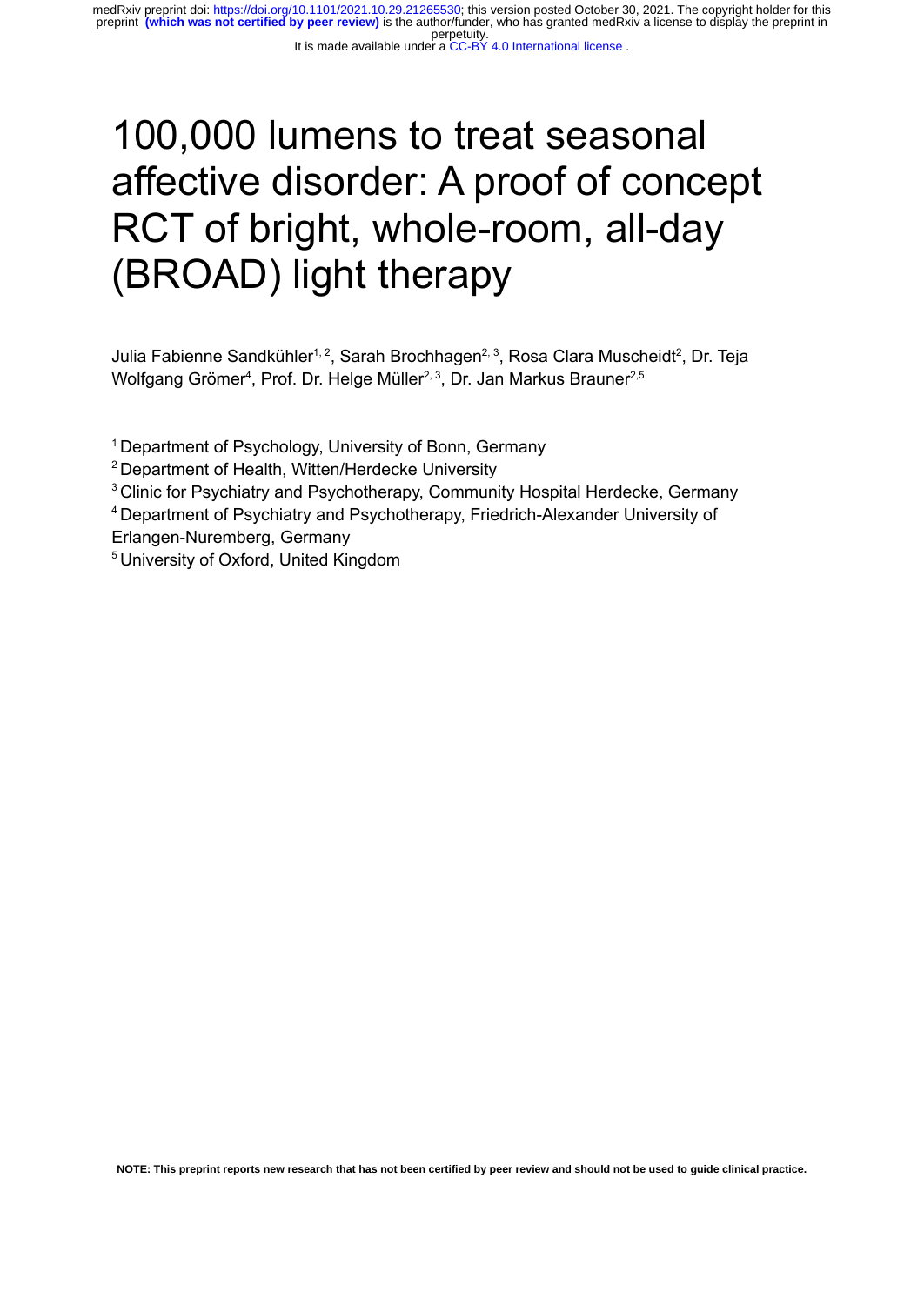BROAD (Bright, whole-ROom, All-Day) light therapy

### **Abstract**

**Background.** Seasonal affective disorder (SAD) is common and debilitating. The standard of care includes light therapy provided by a light box; however, this treatment is restrictive and only moderately effective. Advances in LED technology enable lighting solutions that emit vastly more light than traditional light boxes. Here, we assess the feasibility of BROAD (Bright, whole-ROom, All-Day) light therapy and get a first estimate for its potential effectiveness.

**Methods.** Patients were randomly assigned to a treatment for four weeks; either a very brightly illuminated room in their home for at least six hours per day (BROAD light therapy) or 30 minutes in front of a standard 10,000 lux SAD light box. Feasibility was assessed by monitoring recruitment, adherence, and side effects. SAD symptoms were measured at baseline and after two and four weeks, with the Hamilton Depression Rating Scale-Seasonal Affective Disorders 29-items, self-report version.

**Results.** All 62 patients who started treatment were available at four-week follow-up and no significant adverse effects were reported. SAD symptoms of both groups improved similarly and considerably, in line with previous results. Exploratory analyses indicate that a higher illuminance (lux) is associated with a larger symptom improvement in the BROAD light therapy group.

**Conclusions.** BROAD light therapy is feasible and seems similarly effective as the standard of care while not confining the participants to 30 minutes in front of a light box. In follow-up trials, BROAD light therapy could be modified for increased illuminance, which would likely improve its effectiveness.

**Key words.** light room, lightroom, light therapy, SAD, seasonal affective disorder, winter depression, randomized controlled trial, RCT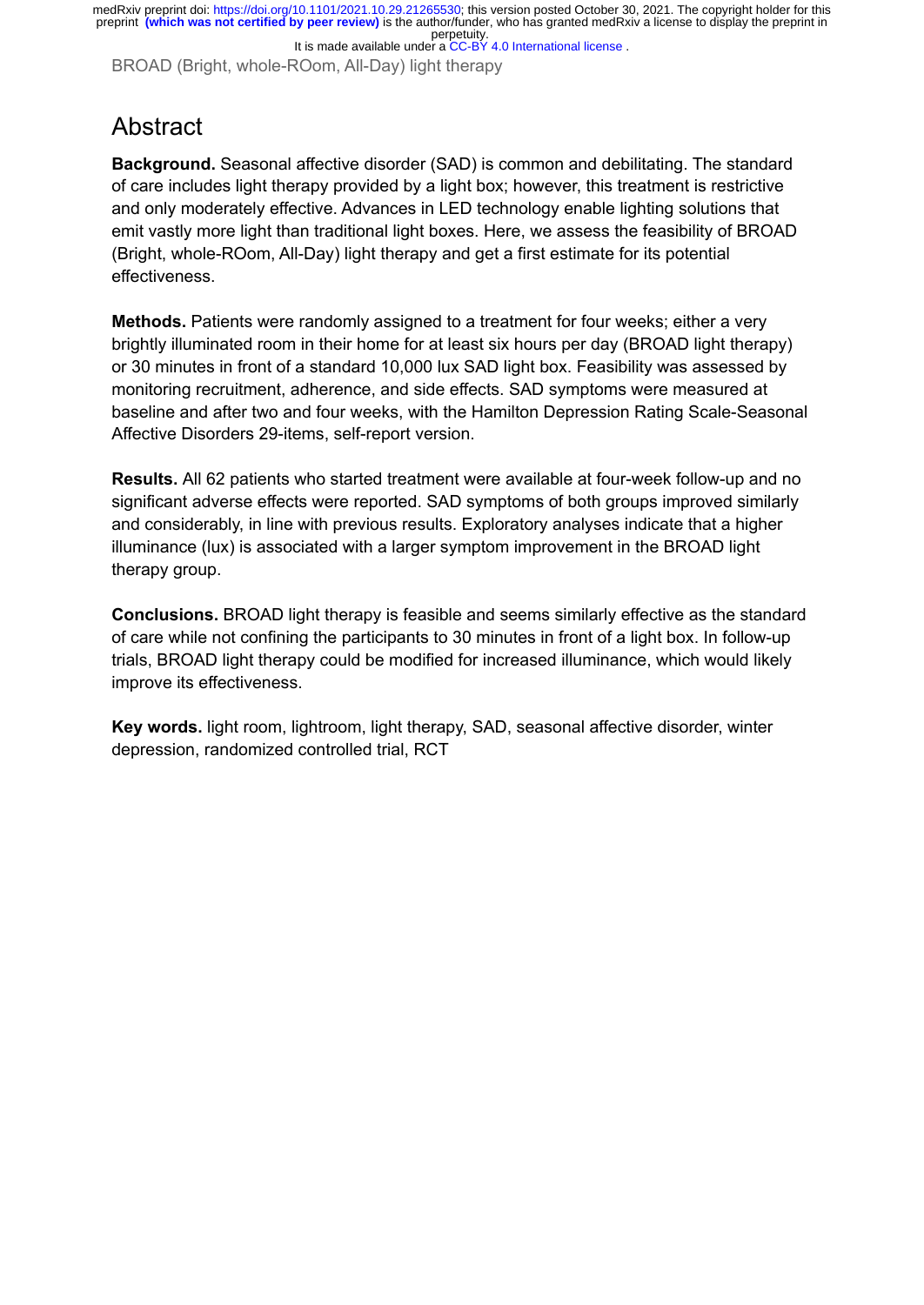BROAD (Bright, whole-ROom, All-Day) light therapy

# Introduction

Becoming depressed every winter is a common and debilitating experience. Standard light therapy is time-intensive for the patients and only moderately effective. Is the "dose of light" used in the standard therapy simply too low?

Seasonal affective disorder (SAD) is a seasonal pattern of recurrent major depressive episodes that most commonly occurs during autumn or winter with full remission during spring and summer [\(Zauderer](https://paperpile.com/c/IkezdF/bByCJ) & Ganzer, 2015). SAD is thought to be caused primarily by a lack of daylight (Pjrek et al., [2020\);](https://paperpile.com/c/IkezdF/XKs9a) in northern latitudes, the prevalence of SAD is estimated to be up to 10% (Byrne & [Brainard,](https://paperpile.com/c/IkezdF/QiGHQ) 2008).

Light therapy is one of the most commonly recommended treatments for SAD [\(Anderson](https://paperpile.com/c/IkezdF/mw86A+2Ii8U+YmpOD+ViICV+vpmfo+GeHpI+ie7ne) et al., 2008; [Association](https://paperpile.com/c/IkezdF/mw86A+2Ii8U+YmpOD+ViICV+vpmfo+GeHpI+ie7ne) & Others, 2009; Bauer et al., 2013; Kurlansik & Ibay, 2012; Mårtensson et al., 2015; [Praschak-Rieder](https://paperpile.com/c/IkezdF/mw86A+2Ii8U+YmpOD+ViICV+vpmfo+GeHpI+ie7ne) & Willeit, 2003; Ravindran et al., 2009). It is usually provided by sitting in front of a light box for 30 minutes in the morning, restricting the number of activities during this time. This proof of concept trial introduces a new light therapy that enables patients to go about their daily activities during treatment.

Meta-analyses showed that the standard treatment regimen is only moderately effective (Golden et al., 2005; [Mårtensson](https://paperpile.com/c/IkezdF/foXw+mw86A+XKs9a) et al., 2015; Pjrek et al., 2020). Since SAD patients remit in summer, the reason why the current treatment is not fully effective might be that it differs too much from summer light. The new light therapy in this trial is more similar to summer than standard light therapy in several ways.

Currently, relevant guidelines and light therapy lamp manufacturers recommend light therapy that has the following characteristics (Kurlansik & Ibay, 2012; [MayoClinic,](https://paperpile.com/c/IkezdF/YmpOD+MXZDb+W2IED+v8Uw5+6hMfB) 2017; National Health Service, 2018; National Institute of Mental Health, [20-MH-8138;](https://paperpile.com/c/IkezdF/YmpOD+MXZDb+W2IED+v8Uw5+6hMfB) Philips, 2018):

- Light emitted by a SAD therapy lamp, which usually provides 10,000 lux at 20cm distance to the eyes and only covers a small area of the visual field.
- Exposure for 30 minutes per day, preferably in the morning.

In contrast, consider the characteristics of natural sunlight on a summer's day:

- *Homogeneous illumination:* The environment is evenly lit, bright light reaches the eye from all of the visual field. It might be beneficial to have the whole visual field illuminated and not just the small area covered by a light box.
- *Duration:* People are exposed to bright illuminance for many hours of the day [\(Li](https://paperpile.com/c/IkezdF/e3ZmM+sLa4D) et al., 2010; [Matour](https://paperpile.com/c/IkezdF/e3ZmM+sLa4D) et al., 2017).
- *Illuminance:* Sunlight in summer has an illuminance of 9,000 lux to 25,000 lux over the day, in the shadow 1 (Li et al., 2010; [Matour](https://paperpile.com/c/IkezdF/e3ZmM+sLa4D) et al., 2017).

Assuming that patients keep the correct distance from the lamps, the standard recommended light therapy broadly meets the illuminance (lux) of natural lighting on a summer's day. However, it covers only a small part of the visual field, and the duration is

 $<sup>1</sup>$  Due to their position in the eve socket, the eve balls are usually in the shadow. On surfaces with</sup> direct sun exposure, much higher illuminances of more than 100,000 lux are reached during the summer (Li et al., 2010; [Matour](https://paperpile.com/c/IkezdF/e3ZmM+sLa4D) et al., 2017).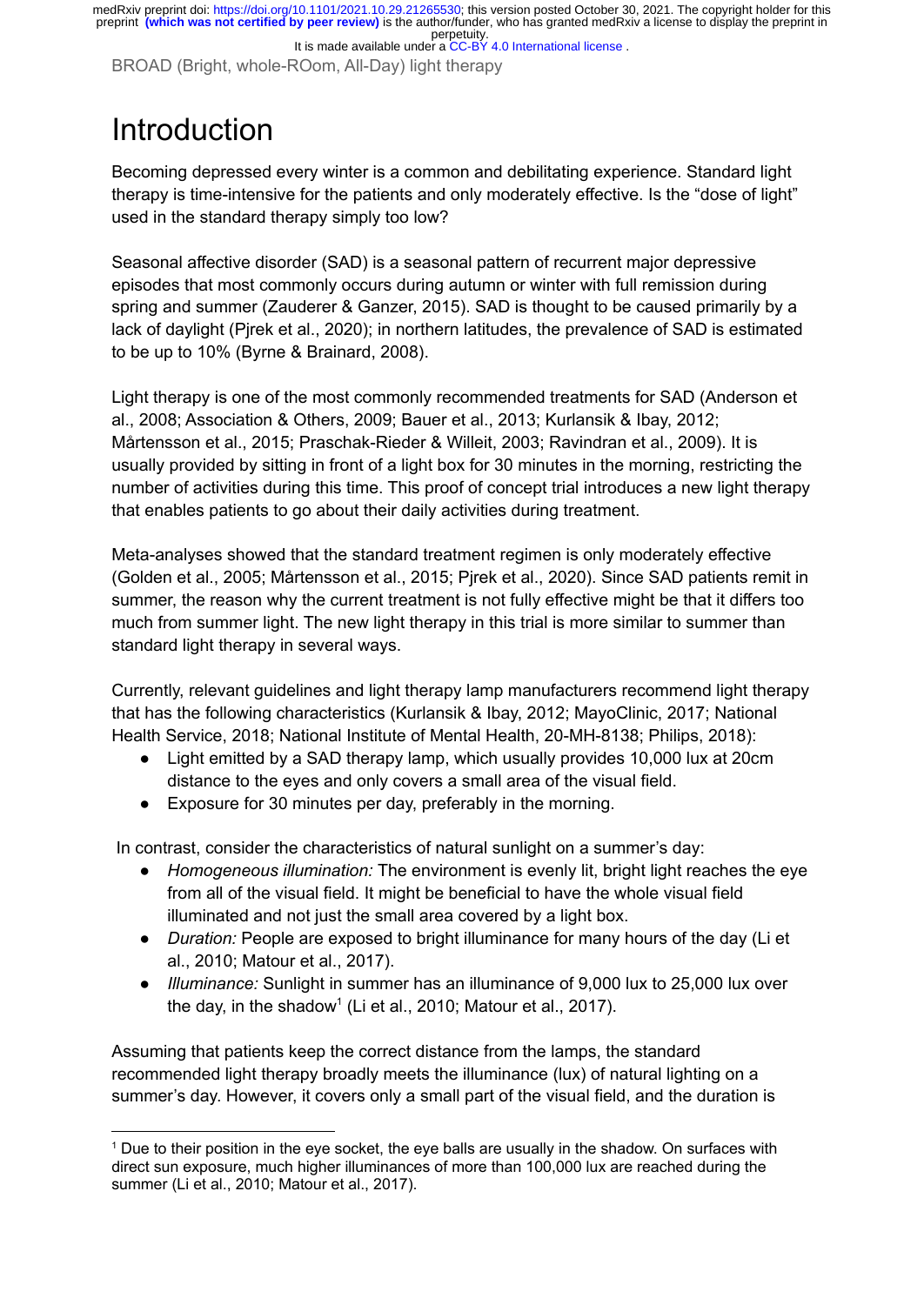It is made available under a CC-BY 4.0 International license.

BROAD (Bright, whole-ROom, All-Day) light therapy

short. We aimed to make light therapy more similar to summer lighting by using "more light" bright light that covers the whole visual field for many hours. We term this experimental treatment BROAD (Bright, whole-ROom, All-Day) light therapy.

Indeed, there are online reports from patients suffering from SAD, who have experimented with such solutions and have reported that they found them much more effective than the standard SAD light box<sup>2</sup>. We interviewed several of these patients, and their experiences directly informed the experimental treatment we evaluated in the trial. The setup for BROAD light therapy, as evaluated in this trial, costs around 350 euros and consists of a socket cord with up to 70 very bright LED light bulbs, which participants installed in a room in their home where they spent at least six hours per day (Figure 1).



**Figure 1. Example BROAD light therapy setup.** Participants were provided with one or two such socket cords, a total of 40-70 bright LED light bulbs, and materials to attach them to their room. Only a fraction of the bulbs are shown in this picture. While it is hard to capture on camera, the BROAD setup results in very brightly illuminated rooms.

BROAD light therapy is related to an existing treatment in the literature - light room therapy, i.e. bright light that covers the whole visual field, but which is clinic-based and with shorter treatment durations. Light rooms have been studied for the treatment of SAD, with promising initial results. Four studies on light room therapy against SAD and six studies on light room therapy against other disorders found many positive psychological and neurological effects [\(Canazei](https://paperpile.com/c/IkezdF/WZPZ+KOio+tah4+FnUK+Nri6+XTjY+oFHf+P2hw+PjtW+iufC) et al., 2017; Kripke et al., 1983, 1992; Rastad et al., 2008, 2011, 2017; [Stain-Malmgren](https://paperpile.com/c/IkezdF/WZPZ+KOio+tah4+FnUK+Nri6+XTjY+oFHf+P2hw+PjtW+iufC) et al., 1998; Thalén et al., 1995; Van Someren et al., 1997; Wirz-Justice et al., [1999\).](https://paperpile.com/c/IkezdF/WZPZ+KOio+tah4+FnUK+Nri6+XTjY+oFHf+P2hw+PjtW+iufC) These studies gave patients exposure for up to 2 hours with illuminance ranging from 1100 to 4300 lux [\(Canazei](https://paperpile.com/c/IkezdF/WZPZ+KOio+tah4+FnUK+Nri6+XTjY+oFHf+P2hw+PjtW+iufC) et al., 2017; Kripke et al., 1983, 1992; Rastad et al., 2008, 2011, 2017; [Stain-Malmgren](https://paperpile.com/c/IkezdF/WZPZ+KOio+tah4+FnUK+Nri6+XTjY+oFHf+P2hw+PjtW+iufC) et al., 1998; Thalén et al., 1995; Van Someren et al., 1997; [Wirz-Justice](https://paperpile.com/c/IkezdF/WZPZ+KOio+tah4+FnUK+Nri6+XTjY+oFHf+P2hw+PjtW+iufC) et al., 1999). No study compared the efficacy of a light room against the more common SAD light box treatment. In all previous studies, the patients had to travel to a central location, usually a clinic, to spend time in a light room specifically installed for this purpose. In contrast, we brightly illuminated a room in the patient's home for six or more

<sup>2</sup> Example from a SAD patient: <https://meaningness.com/metablog/sad-light-led-lux>. Example from a healthy person: <https://www.benkuhn.net/lux/>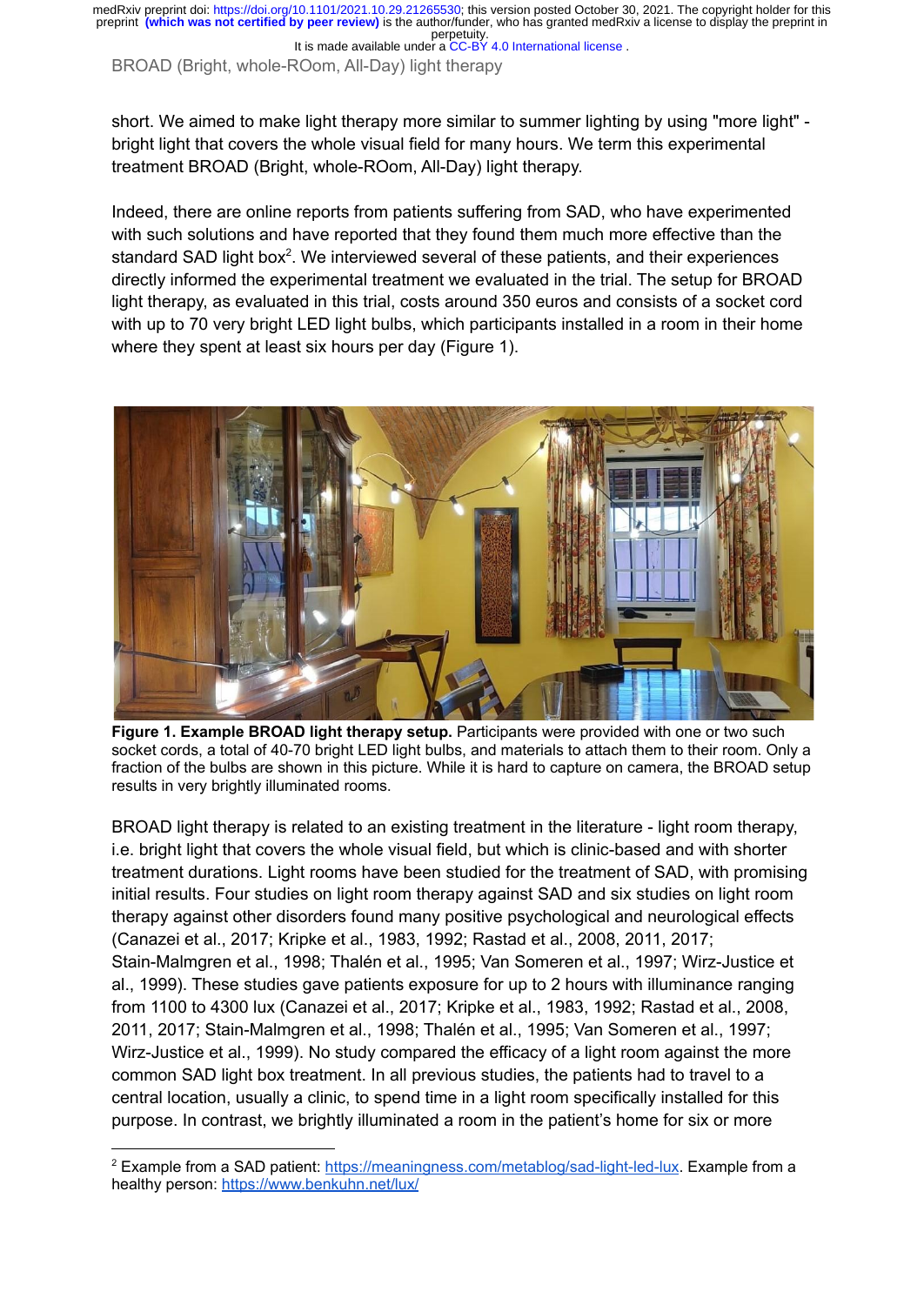It is made available under a CC-BY 4.0 International license.

BROAD (Bright, whole-ROom, All-Day) light therapy

hours per day while they went about their daily activities. This new treatment is cheaper, more convenient for the patients, and enables longer exposure times.

BROAD light therapy seems like a fairly natural extension of light room therapy, so one might ask why it has not been studied before. We think this might be due to past technical constraints. Producing bright light was much harder and more expensive in the past, which made the treatment tested in this trial prohibitively expensive. However, recent advances in LED technology enable affordable and powerful lighting solutions.

Developing less restrictive forms of light therapy is valuable. In addition, we hypothesize that BROAD light therapy can be made more effective at treating SAD than is a SAD light box. Should our hypothesis be confirmed by our proof of concept trial or further follow-up trials, these findings would have the potential to revolutionize SAD therapy and reduce the symptom severity of millions of patients world-wide. The changes to clinical practice would be straight-forward to implement: Physicians could simply recommend different lighting solutions to their patients. In this proof of concept trial, we aimed to explore the feasibility and acceptance of BROAD light therapy, get a first estimate for its potential effect to inform whether larger follow-up trials are warranted, and explore how our concrete implementation of BROAD light therapy can be improved.

### **Methods**

This is a short summary of the study design and protocol. Further details on all sections can be found in the appendix.

### Study design

We did a randomized, partially blind, parallel-group, proof of concept trial with a primary endpoint at 4 weeks from randomization.The trial evaluated a BROAD light therapy compared with an active control - the standard of care (a SAD light box). The trial design and participant flow are summarized in Figure 2. The trial was prospectively registered (drks.de identifier: DRKS00023075, https://osf.io/ndjm4/) and ethical approval was obtained from the ethics committee of Witten/Herdecke University (184/2020). Apart from telephone calls and the intervention itself, all aspects of the study, including screening, consent, diagnosis video calls, treatment allocation and symptom assessment were conducted online. Participants received the lamps via mail and set them up at home.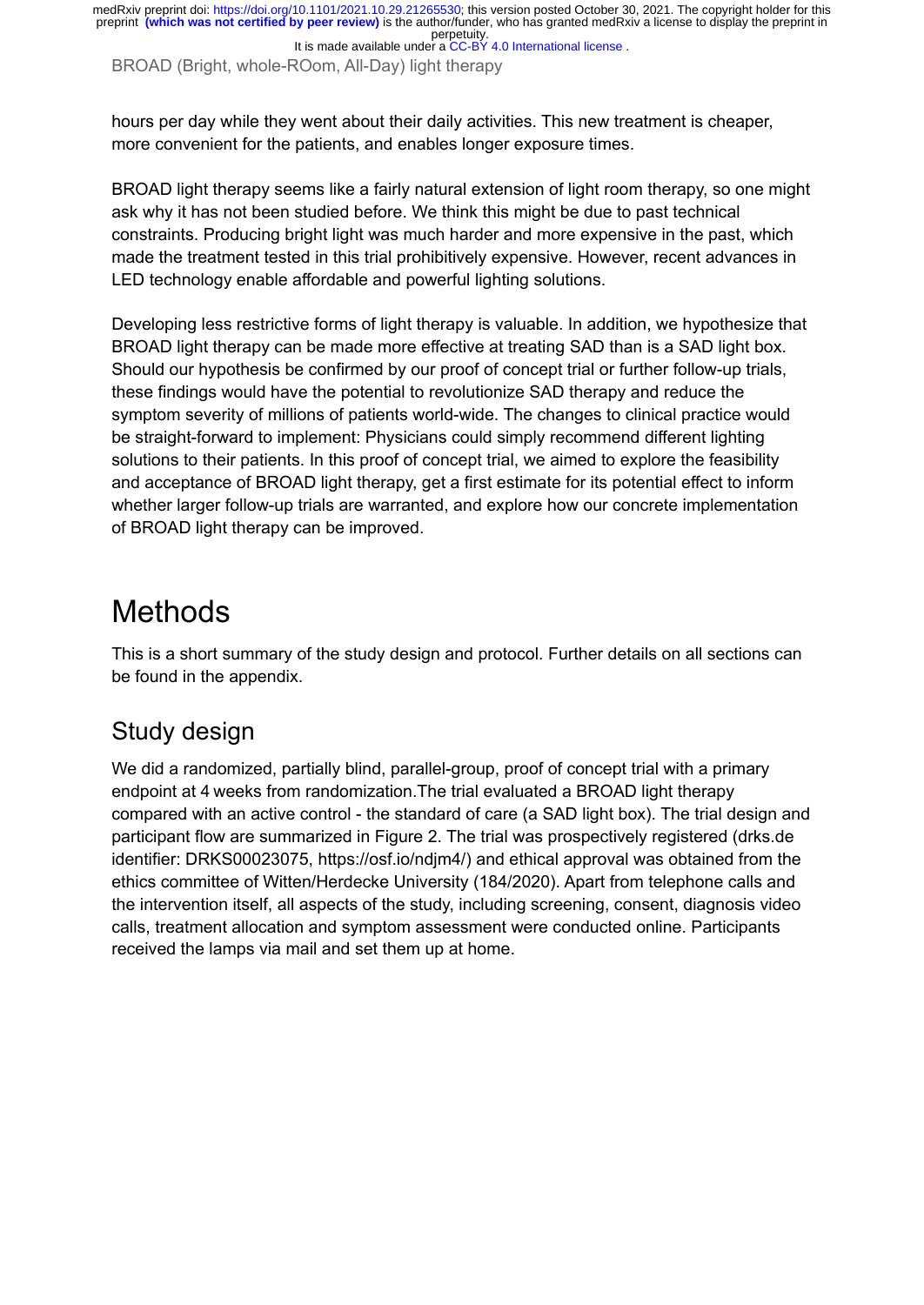It is made available under a CC-BY 4.0 International license.

BROAD (Bright, whole-ROom, All-Day) light therapy



**Figure 2.** Participant flow through the study.

#### **Participants**

Participants were recruited through general practitioners, clinics, and social media between 29/09/2020 and 29/01/2021 and treated between 17/11/2020 and 17/03/2021. A screening questionnaire briefly assessed if the eligibility criteria were met. Participants who met these criteria received the Hamilton Depression Rating Scale-Seasonal Affective Disorders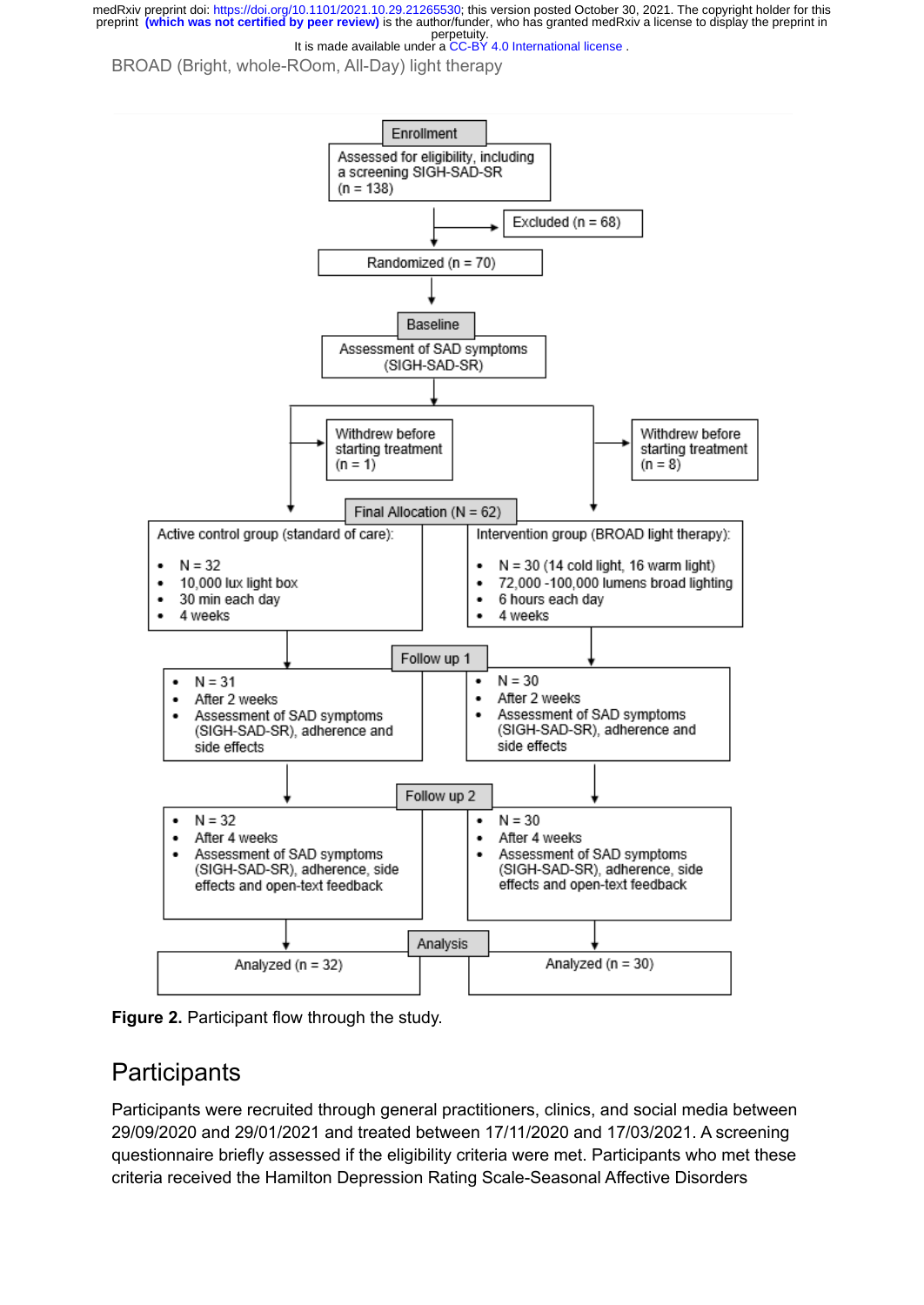It is made available under a CC-BY 4.0 International license.

BROAD (Bright, whole-ROom, All-Day) light therapy

29-items Version, self-report version (SIGH-SAD-SR) to assess their SAD symptom severity for screening and randomization purposes. If participants' symptoms were not yet severe enough, they were asked to answer the screening SIGH-SAD-SR again if they started to feel more depressed.

Participants were 18 years or older with a diagnosis of "major depressive disorder (recurrent episode) with a winter seasonal pattern", as assessed by a structured clinical interview based on the DSM-V, which was conducted by psychologists in a video call. Patients were eligible to participate in the trial if they were at home for at least 6 hours during morning and afternoon (before 19:00), on at least 5 days per week. Exclusion criteria included a history of manic episodes, light therapy in the previous four months and recent changes in antidepressant medication (see appendix for full list).

At first, the screening information participants received did not adequately convey that they might have to put a long socket cord into their room, which led to some participants in the BROAD light therapy group withdrawing before starting the treatment. After we adjusted the recruitment and screening material, there were no more withdrawals.

#### Interventions

#### Active control group

The active control group received a commercially available SAD light box with a color temperature of 6500K and a color rendering index of 80 which provided 10,000 lux at 20cm. With greater distance the illuminance rapidly declined. The lamps were purchased from various manufacturers according to availability and were most commonly the Beurer TL 41 or equivalent lamps. Participants were asked to sit in front of this lamp in the morning at an eye distance of 20cm while e.g. reading or having breakfast. They were asked not to look directly into it apart from occasional squints. The treatment duration was 30 minutes at least five days a week for at least four weeks.

#### Intervention group

There were two BROAD light therapy conditions: a warm condition with a color temperature of 4000K and a cold condition with a color temperature of 6000K. Both had a color rendering index of 80-90. We included these two versions to investigate if there were large differences between them in how acceptable BROAD light therapy is to patients, as warm light is sometimes perceived as more comfortable.

The light in the BROAD light therapy was provided by one or two 10m-20m long socket cords with 20-40 light bulbs each (see Figure 1). The light emitted in the cold condition was 72,000 lumens and 102,240 lumens in the warm condition, so that the amount of blue light was the same in both. This is important because blue light is hypothesised to be the effective wavelength in SAD treatment [\(Strong et al., 2009\).](https://paperpile.com/c/IkezdF/8Rva) The mean illuminance at eye level when sitting was 1,433 lux (minimum 550 lux, maximum 4,061 lux) in the cold light condition and 1,829 lux (minimum 500 lux, maximum 6,800 lux) in the warm light condition, as measured by the participants with a smartphone app. Despite the BROAD light therapy bulbs emitting vastly more light than the light box (72,000-102,000 lumens vs 850-1,530 lumens), the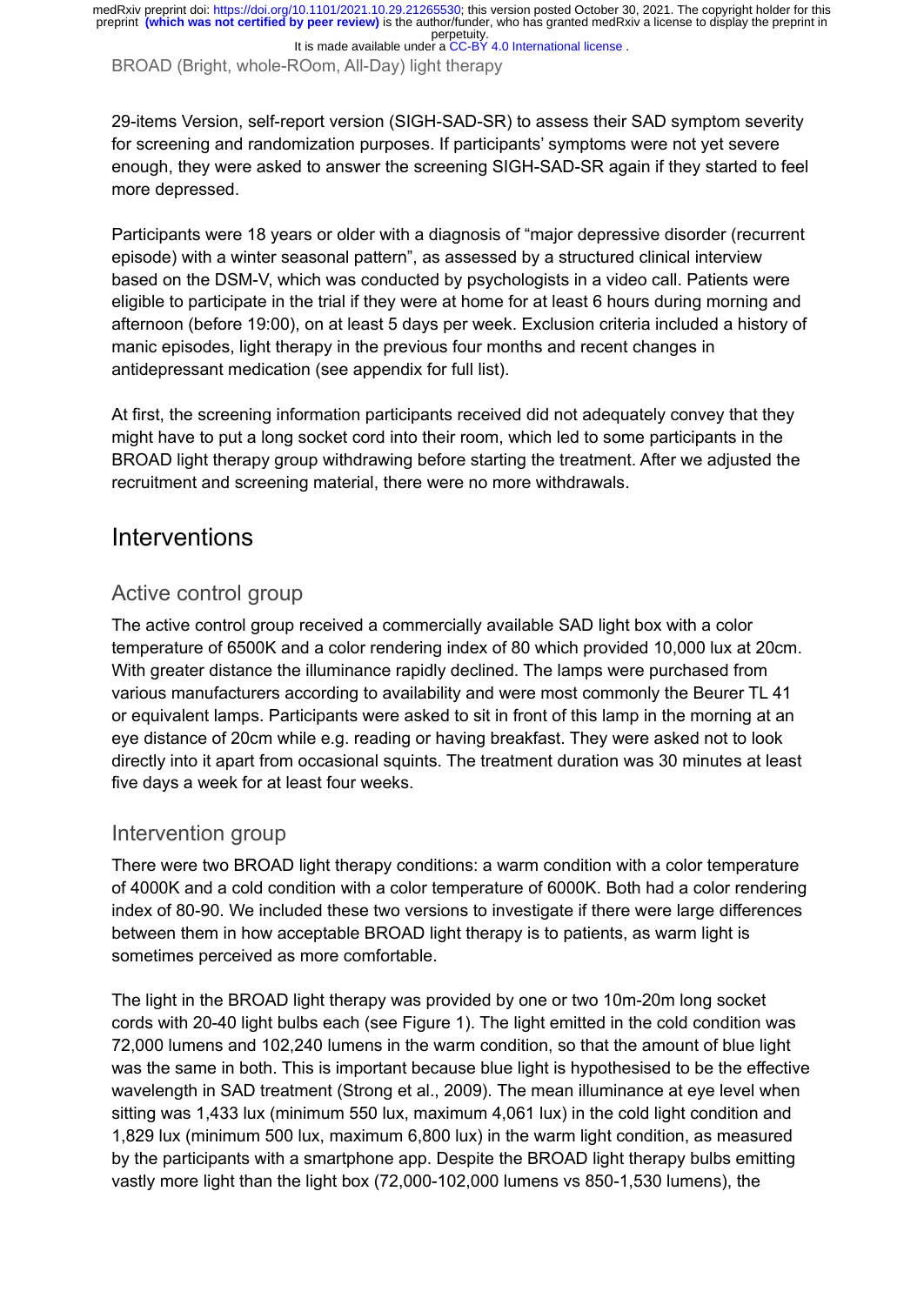It is made available under a CC-BY 4.0 International license.

BROAD (Bright, whole-ROom, All-Day) light therapy

average amount of light that reached the eye at any given point in time (illuminance) was lower for the BROAD light therapy than the light boxes (1,433-1,829 lux vs 10,000 lux). This was because the light bulbs in the BROAD light therapy setup were much further away from the eyes than the SAD light box (20 cm). The larger distance had the advantage that patients were able to go about their daily activities, enabling a longer treatment duration and more overall illuminance (lux) over time. The treatment duration was at least six hours on at least five days a week for at least four weeks.

#### Similarity of treatment groups

Apart from the inevitable differences in the nature of the treatments, the treatment groups were made as similar as possible, receiving the same questionnaires, checks on the setup and reminders.

#### **Outcomes**

To determine the feasibility of a larger study, we assessed recruitment, adherence, side effects and participant feedback.

To get a first estimate of potential effectiveness, we had one preregistered primary outcome: Difference in SAD symptom severity between baseline and after four weeks of treatment. This outcome was recorded online using the Hamilton Depression Rating Scale-Seasonal Affective Disorders 29-items Version, self-report version (SIGH-SAD-SR) [\(Terman, Williams,](https://paperpile.com/c/IkezdF/iCjr) [White, Gould, 2008\).](https://paperpile.com/c/IkezdF/iCjr) Our three preregistered secondary outcomes were the difference in SAD symptom severity between baseline and after two weeks of treatment; and the fraction of patients in remission after two and four weeks.

### Randomization and blinding

Patients were randomly assigned (1:1:2) to receive either warm white (4000K) or cold white (6000K) BROAD light therapy or the active control procedure. Randomization was performed using a computer-generated list, in blocks of 4 and 8 participants and in three screening symptom severity strata (SIGH-SAD score <= 19, 20-29, and >= 30) by the senior author, who did not have contact with or knowledge on participants. The senior author received an email with the participant code and symptom severity and emailed back the allocation.

Apart from occasional corrections to the setup of the lamps and answers to participants' questions, unblinded personnel did not interact with participants. In particular, the outcome surveys were online and included no interaction with the study personnel. Participants did not know which treatment was the active control group nor what all the treatment options were. Participants did not know that there were three groups, or what the difference in treatment between the groups was. However, the lamps provided in the different groups looked different.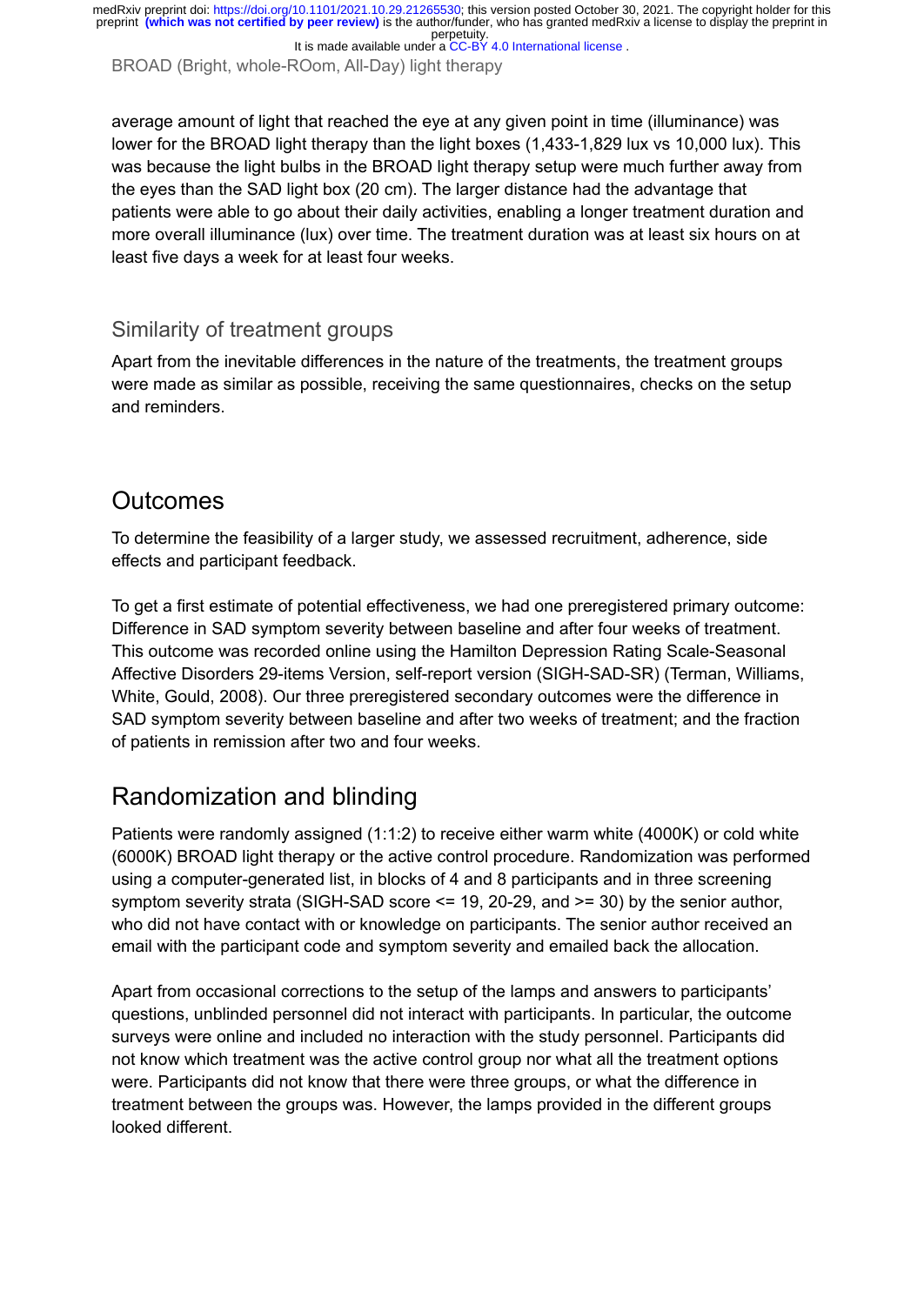It is made available under a CC-BY 4.0 International license.

BROAD (Bright, whole-ROom, All-Day) light therapy

### Statistical analysis

The feasibility outcomes were reported descriptively and narratively. In accordance with the CONSORT guideline on pilot and feasibility trials [\(Eldridge et al., 2016\)](https://paperpile.com/c/IkezdF/xhQA), for the clinical primary and secondary endpoints, we report only descriptive statistics: mean (standard deviation) for continuous outcomes and raw count (%) for categorical outcomes. In an exploratory fashion, we additionally report descriptives of the primary endpoint adjusted for confounders (for details see appendix). In addition, we performed exploratory Pearson correlations between illuminance in the BROAD light therapy condition and the primary endpoint and between measures of adherence and the primary endpoint. The significance level for these tests of correlation was p < .05.

We would have included participants who had dropped out after starting the treatment, but there were none.

### **Results**

We analyzed all 62 patients who started the treatment. For participant characteristics, see Table 1.

|                                                         | <b>Intervention</b> | <b>Active control</b> | Total       |
|---------------------------------------------------------|---------------------|-----------------------|-------------|
| N                                                       | 30                  | 32                    | 62          |
| Age in years (M, SD)                                    | 38.8 (14.5)         | 38.5(15.5)            | 38.6 (14.9) |
| Female (N)                                              | 19                  | 22                    | 41          |
| Male $(N)$                                              | 11                  | 10                    | 21          |
| Baseline symptom severity in<br>SIGH-SAD points (M, SD) | 26.3 (6.09)         | 27.9 (8.95)           | 27.1 (7.68) |

**Table 1.** Baseline characteristics. Data is given as mean (standard deviation) or as number of participants.

### **Feasibility**

The recruitment of participants went better than according to plan. The process we had set up to run the study worked and we see no obstacle here for a larger study.

Participants adhered very well to their instructed treatment durations. Both groups underwent treatment for more than the minimum required 5 days a week on average (see Table 2). As instructed, participants in the intervention group underwent treatment for over six hours per day on average, while active control participants underwent treatment for a little over half an hour per day on average (see Table 2).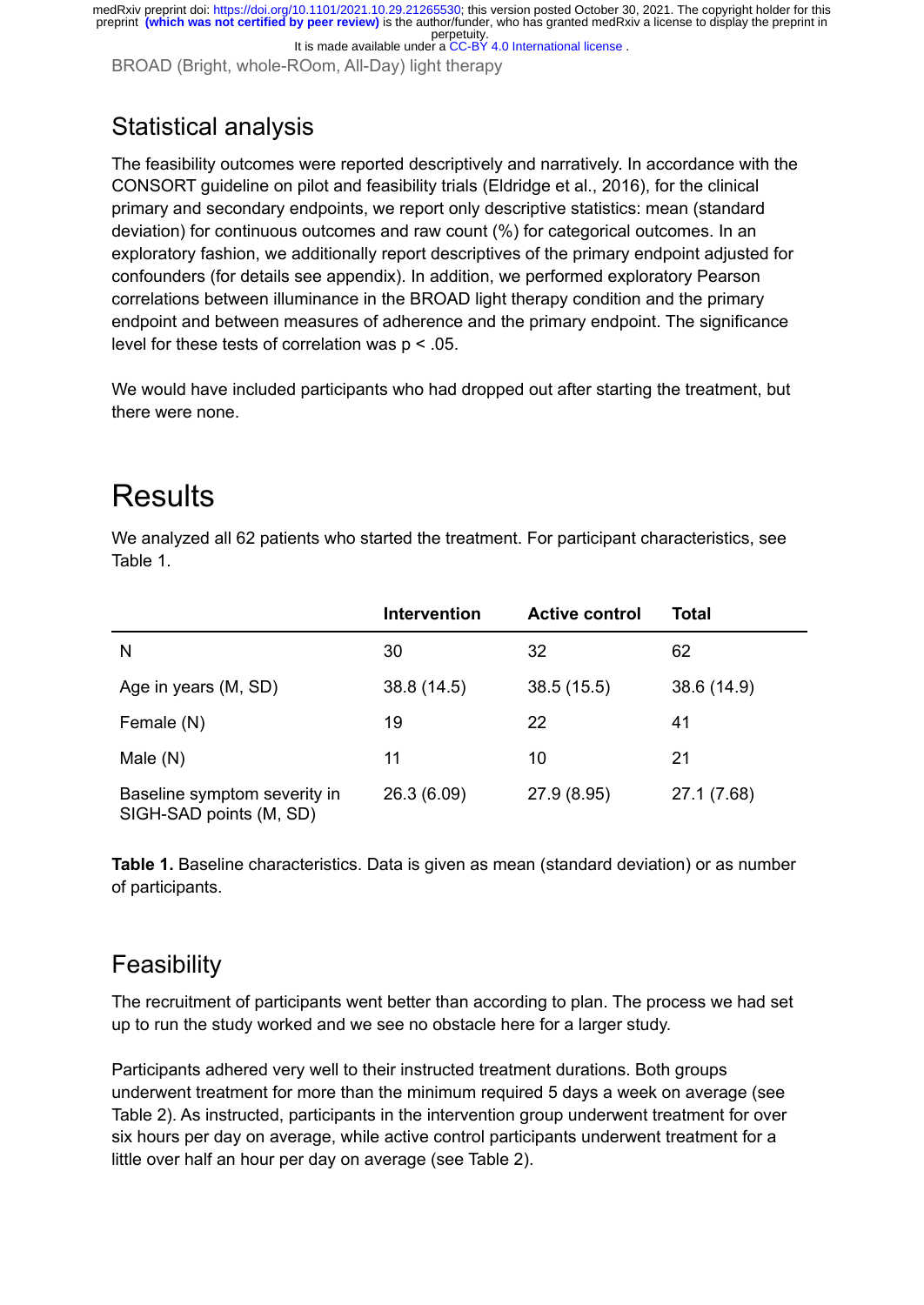BROAD (Bright, whole-ROom, All-Day) light therapy

|                                 | <b>BROAD</b> light therapy | Light box therapy |  |
|---------------------------------|----------------------------|-------------------|--|
| Days treated per week           | 5.72(0.63)                 | 5.88(0.79)        |  |
| Hours treated on treatment days | 6.75(1.28)                 | 0.6(0.31)         |  |

**Table 2.** Adherence. Data is given as mean (standard deviation).

No patients discontinued the study due to an adverse event. Some participants (8 in the intervention group and 4 in the active control group) reported side effects of a nature consistent with other studies on light therapy (see Table 3).

|                 | <b>BROAD</b> light therapy | Light box therapy |
|-----------------|----------------------------|-------------------|
| Any side effect | 8(27%)                     | 4 (13%)           |
| Eyeache         | 2(7%)                      | 2(6%)             |
| Headache        | 5(17%)                     | 1(3%)             |
| Agitation       | 2(7%)                      | 1(3%)             |

**Table 3.** Side effects. Data is given as N (%).

Qualitative and free-text feedback for both the intervention group and the active control group was generally positive. On a scale from 1 = Completely disagree to 7 = Completely agree, participants in both groups on average somewhat agreed that the treatment had helped them with their symptoms (see Table 4).

|                                                                                  | <b>BROAD</b> light therapy | Light box therapy |
|----------------------------------------------------------------------------------|----------------------------|-------------------|
| "I think the light therapy in this study helped<br>me with my symptoms."         | 5.33(1.45)                 | 5.86(0.99)        |
| "I would recommend this treatment to a<br>friend with similar symptoms to mine." | 5.47(1.46)                 | 5.90(1.23)        |

**Table 4.** Participant feedback on their treatment. Data is given as mean (standard deviation). Answer options ranged from 1 = Completely disagree to 7 = Completely agree.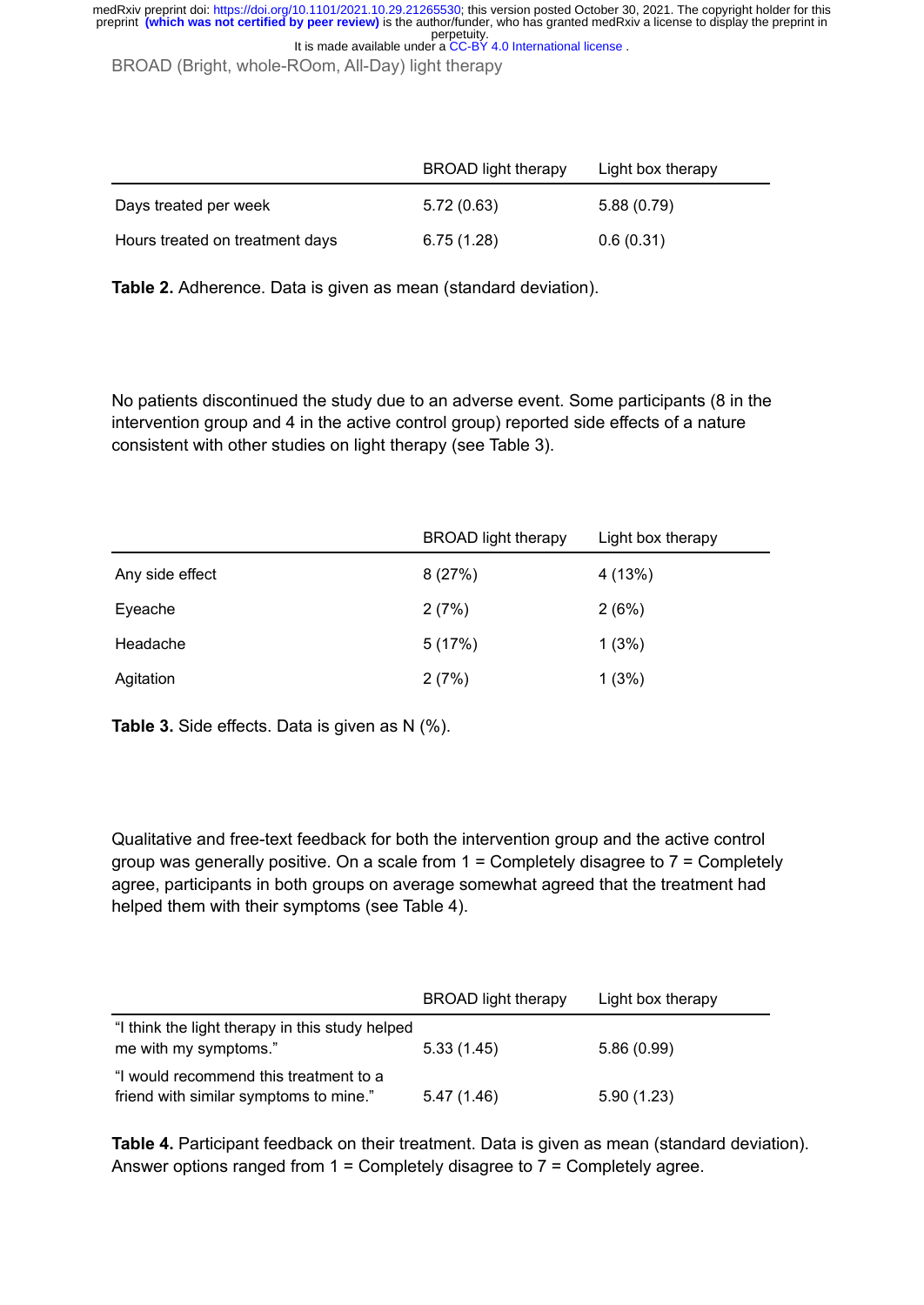It is made available under a CC-BY 4.0 International license.

BROAD (Bright, whole-ROom, All-Day) light therapy

### Effectiveness of BROAD light therapy

This is a proof of concept trial and it is not powered to detect moderate effect size differences between the two treatments. In accordance with the CONSORT guideline on pilot and feasibility trials [\(Eldridge et al., 2016\),](https://paperpile.com/c/IkezdF/xhQA) we therefore report only descriptive statistics and no tests of significance of the differences.

Our primary endpoint, the improvement in symptoms after four weeks of treatment, was considerable and similar for all treatment groups (see Table 5 and Figure 3). The magnitude of SAD symptom improvement after light therapy is in line with previous results [\(Pjrek et al.,](https://paperpile.com/c/IkezdF/XKs9a) [2020\)](https://paperpile.com/c/IkezdF/XKs9a). The same was true for our secondary endpoints, symptom improvement after two weeks of treatment and remission (defined as a SIGH-SAD score below 9) at two and four weeks (see Table 5). The improvement in symptoms was similar for the cold and the warm color temperature BROAD therapy groups (see appendix).

When adjusting for baseline symptom severity, timepoint of treatment and delay between baseline assessment and start of treatment, the improvement after four weeks was even more similar between treatments (see Table 5 and the appendix). The SIGH-SAD consists of two subscales, measuring typical and atypical symptoms of major depression respectively. The improvements in both scales were very similar for both treatments.

|                                                                  | <b>BROAD</b> light therapy  | Light box therapy           |
|------------------------------------------------------------------|-----------------------------|-----------------------------|
| Symptom improvement after 4 weeks 11.58 (8.39), [8.45; 14.72]    |                             | 13.24 (9.64), [9.76; 16.72] |
| Symptom improvement after 4 weeks,<br>adjusted (arbitrary units) | 12.56 (7.66), [9.70; 15.42] | 12.92 (9.19), [9.61; 16.23] |
| Subscale A symptom improvement<br>after 4 weeks                  | 7.22 (5.32), [5.23; 9.20]   | 8.21 (6.55), [5.85; 10.57]  |
| Subscale B symptom improvement<br>after 4 weeks                  | 4.37 (4.49), [2.69; 6.04]   | 5.03 (4.32), [3.47; 6.59]   |
| Symptom improvement after 2 weeks                                | 8.92 (8.75), [5.65; 12.18]  | 10.8 (8.16), [7.80; 13.79]  |
| Remission after 2 weeks                                          | $3(10\%)$                   | $3(10\%)$                   |
| Remission after 4 weeks                                          | 7(22%)                      | 6(20%)                      |

**Table 5.** Secondary endpoints. Mean (standard deviation) [95% confidence intervals of the mean improvement] in SIGH-SAD points given for unadjusted symptom improvement and N (%) given for remission. The adjusted symptom improvement does not correspond to SIGH-SAD points, but only serves as a unitless measure of similarity.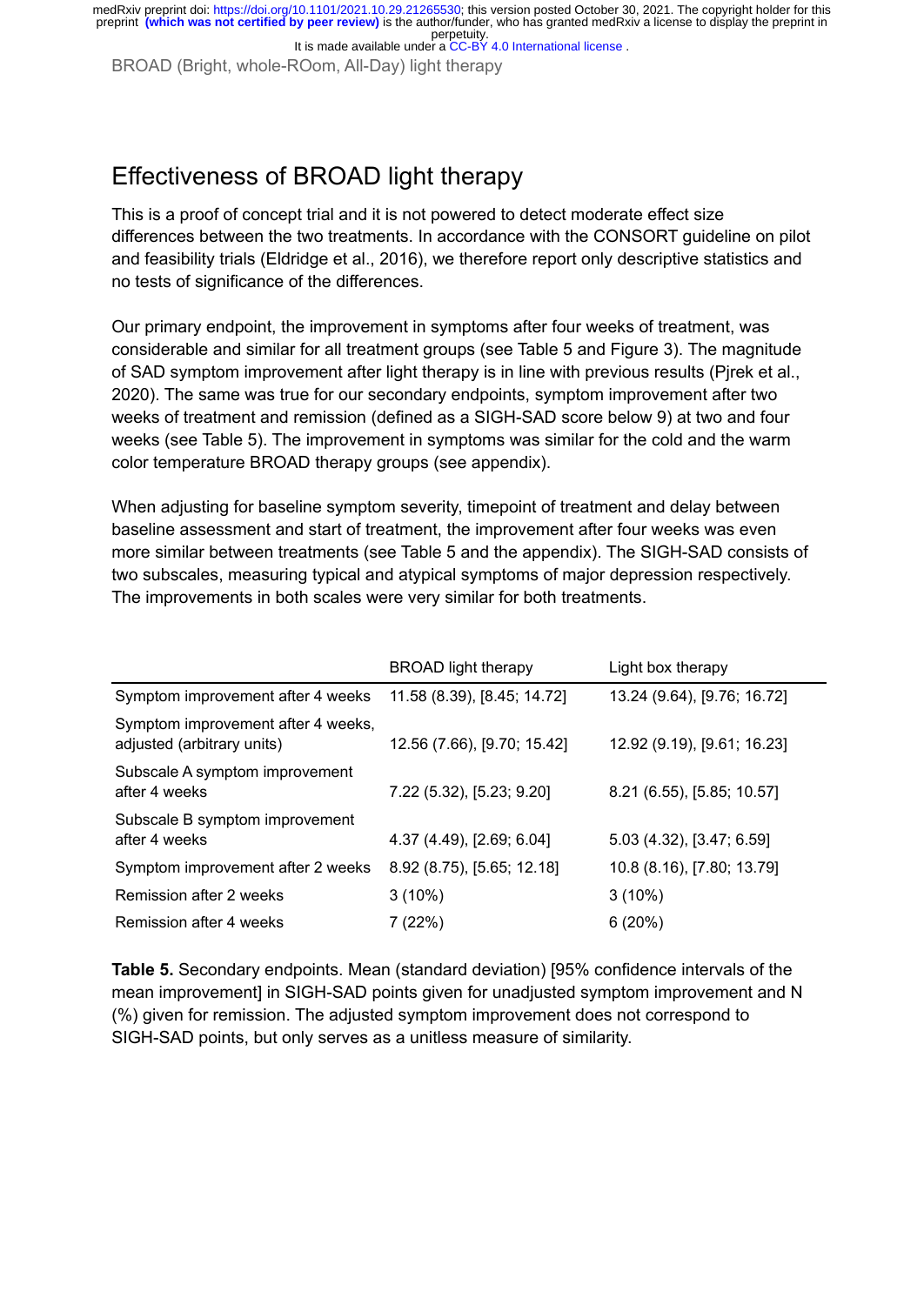BROAD (Bright, whole-ROom, All-Day) light therapy



**Figure 3.** Improvement in SIGH-SAD score after four weeks of treatment. The plot shows the means, 95% confidence intervals of the means and distribution for both the light box group and the BROAD group.

#### More light, better results

In the intervention group, the illuminance (lux) at eye level depended on the room sizes and how/where the light bulbs were attached. Accordingly, the illuminance at eye level varied greatly between participants in the BROAD light therapy group (between 500 lux and 6800 lux). The illuminance was lower than for the active control group under ideal conditions, because the BROAD light therapy bulbs were further away from the eyes (see Methods - Interventions). This allowed participants to go about their daily activities and thus enabled a longer treatment duration per day and more total lux. The higher the illuminance in the BROAD light therapy group, the more participants' symptoms improved after four weeks,  $r(28) = 0.43$ ,  $p = 0.032$  (see Table 6). As can be seen in Figure 4, every doubling of illuminance (lux) in the intervention group predicted an increase in symptom improvement by 4 SIGH-SAD points on average. To further display this trend, we can split the participants that received BROAD light therapy into two groups: Participants who received above median illuminance at eye levels (>1400 lux) experienced a mean improvement of 16.7 points on the SIGH-SAD score (SD = 6.5), which is more than in the active control group (which improved by  $M = 13.24$ ,  $SD = 9.64$ ), while the participants with below median illuminance improved by only 8.9 points on average (SD = 8.5). In addition, treatment hours per day correlated positively and bordering on significance with symptom improvement for the BROAD light therapy group. However, days treated per week did not (see Table 6).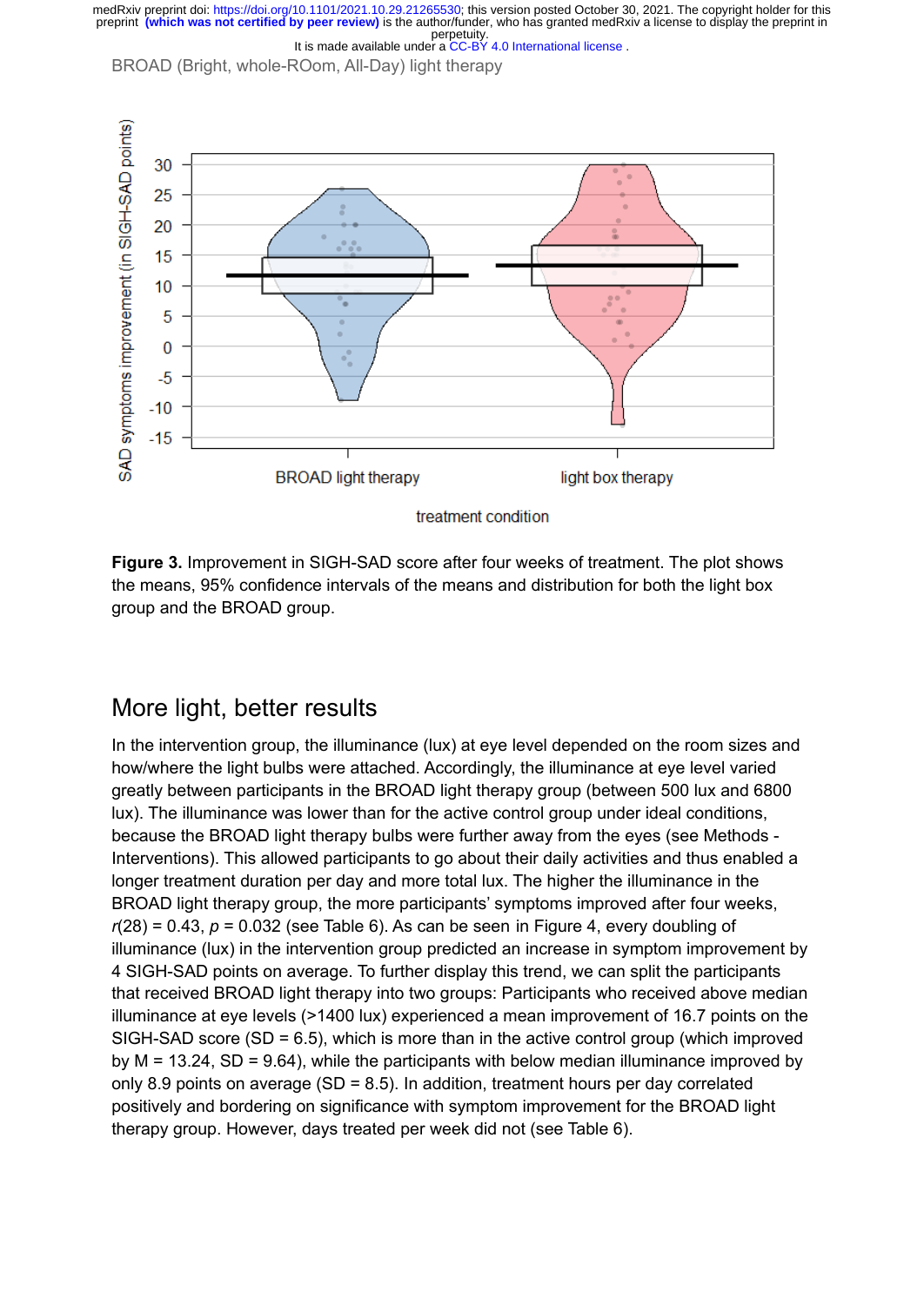



**Figure 4.** Correlation between symptom improvement after four weeks and the illuminance in the BROAD light therapy group in lux. Participants who received more lux had better outcomes. Scatter plot with trendline.

|                                               | Pearson's r p-value |          |
|-----------------------------------------------|---------------------|----------|
| $Log2(lux)$ and symptom improvement           | 0.43                | $0.032*$ |
| Hours treated per day and symptom improvement | 0.34                | 0.070    |
| Days treated per week and symptom improvement | 0.05                | 0.801    |

**Table 6.** Correlations with symptom improvement four weeks after the start of treatment for the BROAD light therapy group. \* significant at *p* < .05.

### **Discussion**

This is the first study on the feasibility of BROAD light therapy (Bright, whole-ROom, All-Day light therapy). This is also the direct first comparison of any light-room treatment (whether clinic-based or at home, for 2 hours or all day) with the current standard of care, a SAD light box.

In this proof of concept trial, treatments were roughly equally effective on average. The improvement in symptom severity (measured by the SIGH-SAD-SR score) in our study was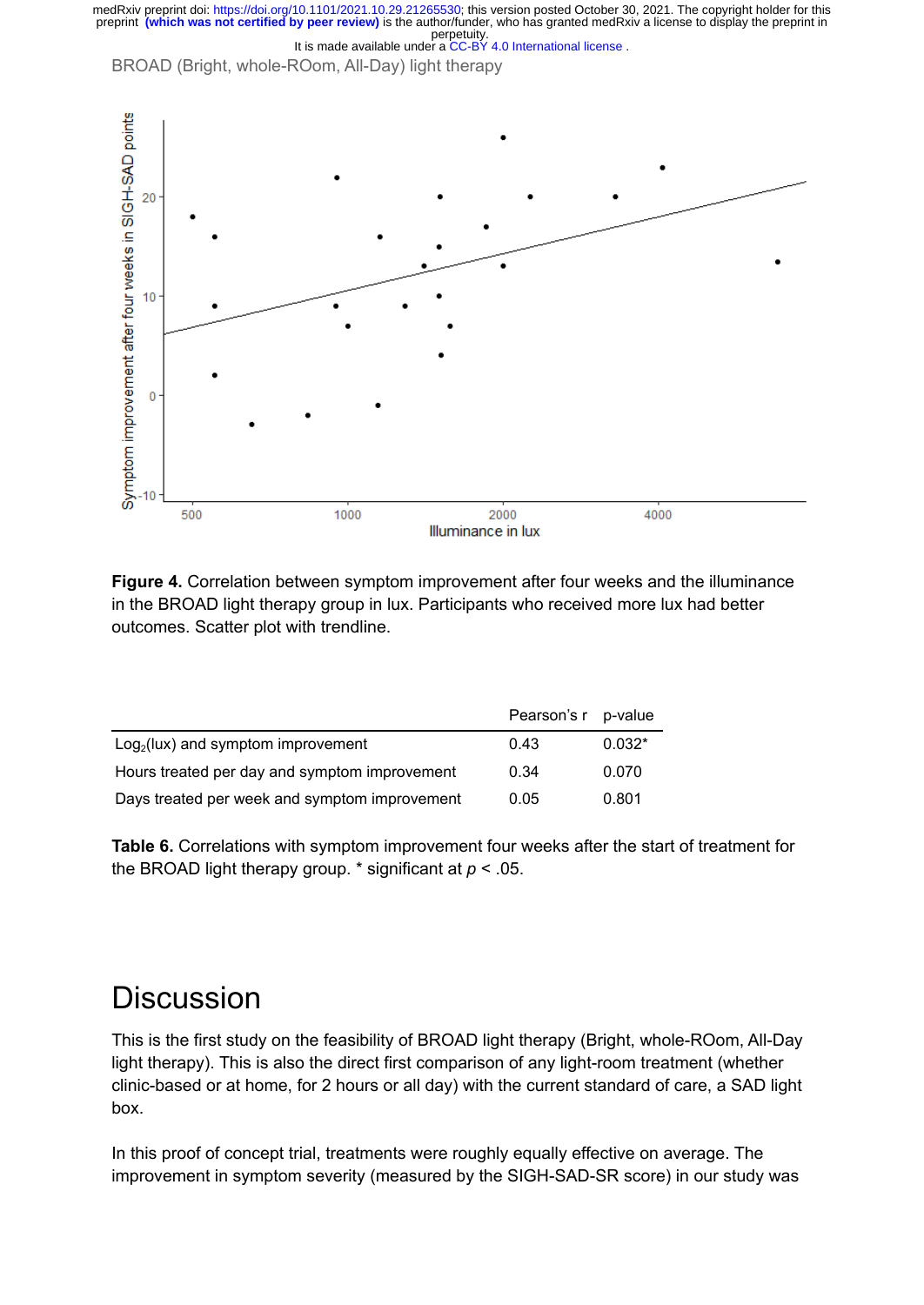It is made available under a CC-BY 4.0 International license.

BROAD (Bright, whole-ROom, All-Day) light therapy

similar to those of other light therapy studies [\(Pjrek et al., 2020\).](https://paperpile.com/c/IkezdF/XKs9a) Could non-inferiority of BROAD light therapy treatment to standard of care be confirmed in a larger trial, this would be an exciting result for patients. To receive 10,000 lux, patients need to sit very closely to the light box (distance from eyes to light box of 20 cm are common for commercial light boxes), meaning there is half an hour each morning in which they can do little else. BROAD light therapy puts no such constraint on patients' daily activities, possibly improving long-term adherence. To illustrate: In the course of the four weeks of therapy in this study, control participants spent 14 hours in front of the light box. For the same reason, BROAD light therapy could be a good candidate for prevention, which many patients are likely to only do if it is very low effort. Additionally, we carefully instructed participants on how to use the light box to receive 10,000 lux - in non-study conditions, many participants will likely position themselves further away from the light box than 20 cm, thus receiving a lower illuminance. Again, there is no analogous concern for BROAD light therapy.

Furthermore, we have reason to believe that the BROAD light therapy treatment in this study can be modified to improve its effectiveness. In the BROAD light therapy group, the illuminance (lux) at eye level depended on the room sizes and how/where the lights were attached. Accordingly, the illuminance at eye level varied greatly between participants in this group (between 500 lux and 6800 lux). Exploratory analyses found an interesting significant correlation: The more light reached the participants' eyes, the more participants' symptoms improved after four weeks. Participants who received above median illuminance at eye levels experienced a larger improvement than in the active control group, while the participants with below median illuminance improved by less than the active control group. Additionally, undergoing BROAD light therapy for more hours per day was borderline significantly correlated with treatment success - however, here the causation may be the other way around, with participants who experienced the treatment to be more effective using it more regularly or for longer periods. These results offer some support for the idea behind our study, that "more light" leads to better results for patients.

#### Limitations

As expected, the variance in our proof of concept trial was too large given our sample size to give much indication of whether one of the treatments performs better than the others. Additionally, illuminance levels in the BROAD light therapy group were likely too low for some participants, so that this treatment was not as effective as it could be.

In addition, the light boxes were marketed on their packaging for the use against SAD, while the components of the BROAD light therapy were not, possibly leading to a higher placebo effect in the active control group than in the BROAD light therapy group. In a follow-up study, this limitation can be addressed by unifying the packaging that lamps arrive in.

Lastly, we did not include a placebo or waitlist control group, so we cannot be certain that the improvement in our participants was due to the treatments. However, the effectiveness of the active control treatment has been well-studied and the size of the improvement in our study are consistent with previous findings.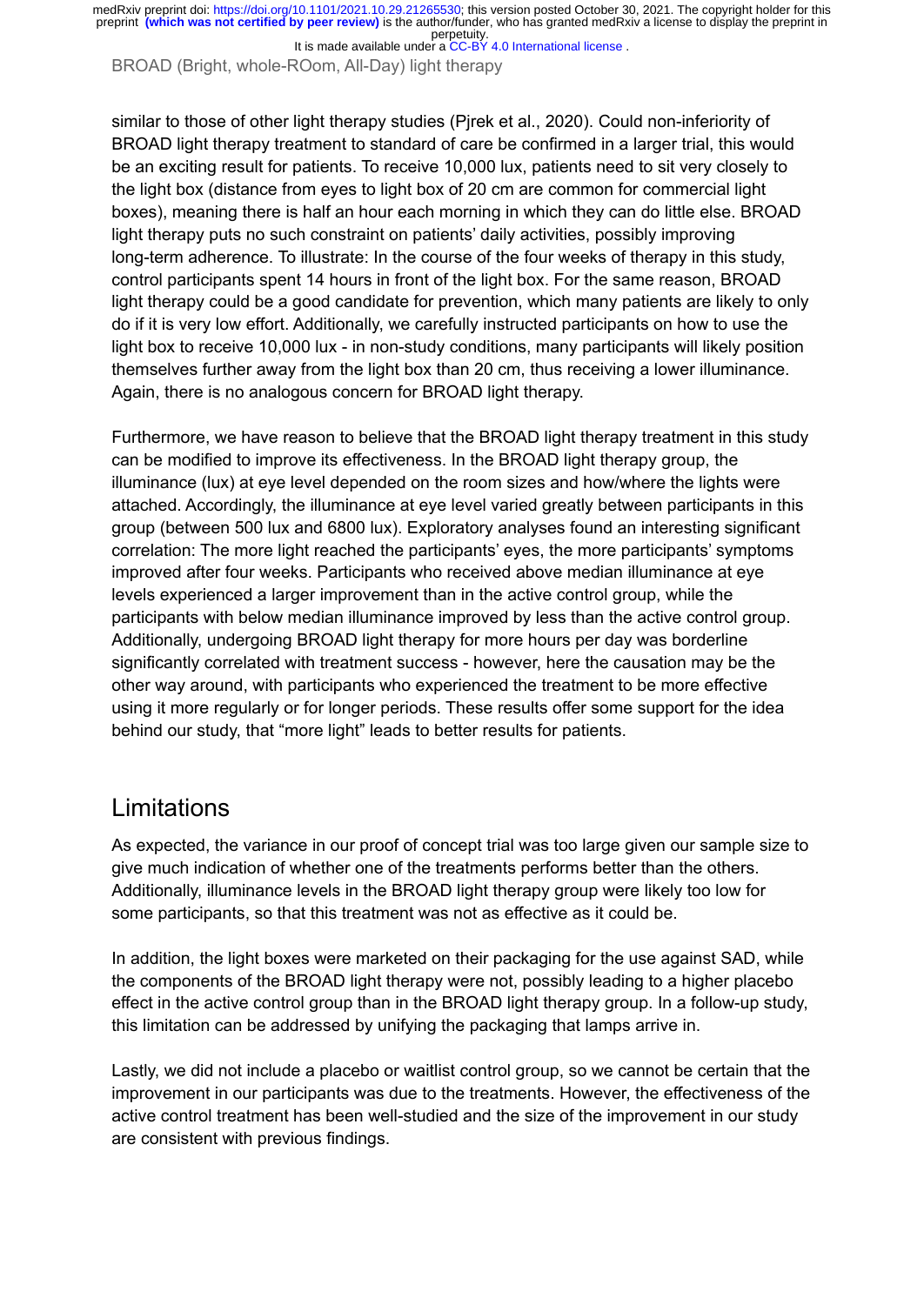BROAD (Bright, whole-ROom, All-Day) light therapy

### **Conclusion**

It is plausible that increasing the amount of light in light therapy makes it more effective against SAD. Our proof of concept trial did not find BROAD light therapy to be superior to light boxes, but it adds some first empirical evidence that BROAD light therapy is feasible and that the amount of light that reaches participants' eyes (illuminance/lux) predicts how effective it is at treating SAD. There are several straightforward ways to further increase the brightness of the treatment studied in this paper, potentially creating a treatment that is superior to the current standard of care.

## Acknowledgements

We are grateful to Eliezer Yudkowsky, as we took the inspiration for this trial from his book "Inadequate Equilibria", and he helped with raising funding and contributed ideas to the initial study design. We thank Johann-Lukas Voigt and Simon Grosse-Holz for help with calculating the fraction of blue light in LEDs of various color temperatures. We are grateful to Teja Groemer for introducing some of the authors to each other.

# Funding

Funding was provided by the non-profit organization Centre for Effective Altruism, 2443 Fillmore St., #380-16662, San Francisco, CA 94115, and by one private donor. The trial funders had no role in the design of the study, the collection, analysis or interpretation of data, the writing of the report, or the decision to submit the article for publication.

# **References**

[Anderson, I. M., Ferrier, I. N., Baldwin, R. C., Cowen, P. J., Howard, L., Lewis, G., Matthews,](http://paperpile.com/b/IkezdF/vpmfo)

[K., McAllister-Williams, R. H., Peveler, R. C., Scott, J., & Tylee, A. \(2008\).](http://paperpile.com/b/IkezdF/vpmfo)

[Evidence-based guidelines for treating depressive disorders with antidepressants: a](http://paperpile.com/b/IkezdF/vpmfo)

[revision of the 2000 British Association for Psychopharmacology guidelines.](http://paperpile.com/b/IkezdF/vpmfo) *Journal of*

*Psychopharmacology* , *22*[\(4\), 343–396. https://doi.org/](http://paperpile.com/b/IkezdF/vpmfo)[10.1177/0269881107088441](http://dx.doi.org/10.1177/0269881107088441)

[Association, A. P., & Others. \(2009\). Practice guideline for the treatment of patients with](http://paperpile.com/b/IkezdF/ViICV) major depressive disorder (3rd). *[Http://psychiatryonline. Org/guidelines. Aspx](http://paperpile.com/b/IkezdF/ViICV)*. <https://ci.nii.ac.jp/naid/20001347255/>

[Bauer, M., Pfennig, A., Severus, E., Whybrow, P. C., Angst, J., Moeller, H.-J., & on Unipolar](http://paperpile.com/b/IkezdF/GeHpI)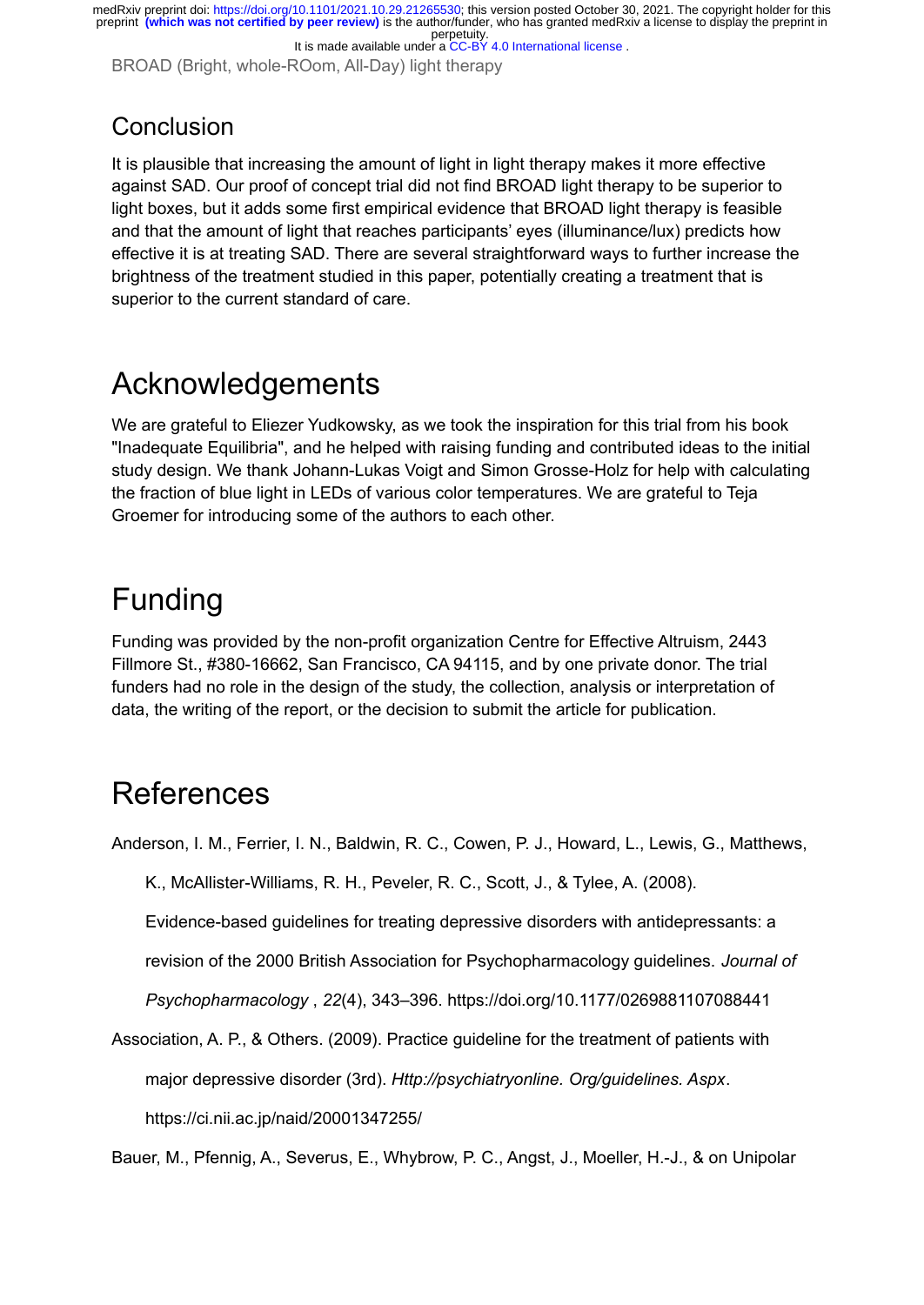BROAD (Bright, whole-ROom, All-Day) light therapy

[Depressive Disorders, Š. B. of T. T. F. \(2013\). World Federation of Societies of Biological](http://paperpile.com/b/IkezdF/GeHpI) [Psychiatry \(WFSBP\) guidelines for biological treatment of unipolar depressive disorders,](http://paperpile.com/b/IkezdF/GeHpI) [part 1: update 2013 on the acute and continuation treatment of unipolar depressive](http://paperpile.com/b/IkezdF/GeHpI) disorders. *[The World Journal of Biological Psychiatry: The Official Journal of the World](http://paperpile.com/b/IkezdF/GeHpI) [Federation of Societies of Biological Psychiatry](http://paperpile.com/b/IkezdF/GeHpI)*, *14*(5), 334–385. <https://www.tandfonline.com/doi/abs/10.3109/15622975.2013.804195>

[Byrne, B., & Brainard, G. C. \(2008\). Seasonal Affective Disorder and Light Therapy. In](http://paperpile.com/b/IkezdF/QiGHQ) *Sleep Medicine Clinics* [\(Vol. 3, Issue 2, pp. 307–315\).](http://paperpile.com/b/IkezdF/QiGHQ) [https://doi.org/](http://paperpile.com/b/IkezdF/QiGHQ)[10.1016/j.jsmc.2008.01.012](http://dx.doi.org/10.1016/j.jsmc.2008.01.012)

[Canazei, M., Pohl, W., Bauernhofer, K., Papousek, I., Lackner, H. K., Bliem, H. R.,](http://paperpile.com/b/IkezdF/WZPZ) [Marksteiner, J., & Weiss, E. M. \(2017\). Psychophysiological Effects of a Single, Short,](http://paperpile.com/b/IkezdF/WZPZ) [and Moderately Bright Room Light Exposure on Mildly Depressed Geriatric Inpatients: A](http://paperpile.com/b/IkezdF/WZPZ) Pilot Study. *Gerontology*, *63*[\(4\), 308–317. https://doi.org/](http://paperpile.com/b/IkezdF/WZPZ)[10.1159/000455231](http://dx.doi.org/10.1159/000455231)

- [Eldridge, S. M., Chan, C. L., Campbell, M. J., Bond, C. M., Hopewell, S., Thabane, L.,](http://paperpile.com/b/IkezdF/xhQA) [Lancaster, G. A., & PAFS consensus group. \(2016\). CONSORT 2010 statement:](http://paperpile.com/b/IkezdF/xhQA) [extension to randomised pilot and feasibility trials.](http://paperpile.com/b/IkezdF/xhQA) *Pilot and Feasibility Studies*, *2*, 64. [https://doi.org/](http://paperpile.com/b/IkezdF/xhQA)[10.1186/s40814-016-0105-8](http://dx.doi.org/10.1186/s40814-016-0105-8)
- [Golden, R. N., Gaynes, B. N., Ekstrom, R. D., Hamer, R. M., Jacobsen, F. M., Suppes, T.,](http://paperpile.com/b/IkezdF/foXw) [Wisner, K. L., & Nemeroff, C. B. \(2005\). The efficacy of light therapy in the treatment of](http://paperpile.com/b/IkezdF/foXw) [mood disorders: a review and meta-analysis of the evidence.](http://paperpile.com/b/IkezdF/foXw) *The American Journal of Psychiatry*, *162*[\(4\), 656–662. https://doi.org/](http://paperpile.com/b/IkezdF/foXw)[10.1176/appi.ajp.162.4.656](http://dx.doi.org/10.1176/appi.ajp.162.4.656)
- [Kripke, D. F., Mullaney, D. J., Klauber, M. R., Risch, S. C., & Gillin, J. C. \(1992\). Controlled](http://paperpile.com/b/IkezdF/tah4) [trial of bright light for nonseasonal major depressive disorders.](http://paperpile.com/b/IkezdF/tah4) *Biological Psychiatry*, *31*[\(2\), 119–134. https://doi.org/](http://paperpile.com/b/IkezdF/tah4)[10.1016/0006-3223\(92\)90199-a](http://dx.doi.org/10.1016/0006-3223(92)90199-a)

[Kripke, D. F., Risch, S. C., & Janowsky, D. \(1983\). Bright white light alleviates depression.](http://paperpile.com/b/IkezdF/KOio) *Psychiatry Research*, *10*[\(2\), 105–112. https://doi.org/](http://paperpile.com/b/IkezdF/KOio)[10.1016/0165-1781\(83\)90109-9](http://dx.doi.org/10.1016/0165-1781(83)90109-9)

[Kurlansik, S. L., & Ibay, A. D. \(2012\). Seasonal affective disorder.](http://paperpile.com/b/IkezdF/YmpOD) *American Family Physician*, *86*[\(11\), 1037–1041.](http://paperpile.com/b/IkezdF/YmpOD)<https://www.ncbi.nlm.nih.gov/pubmed/23198671>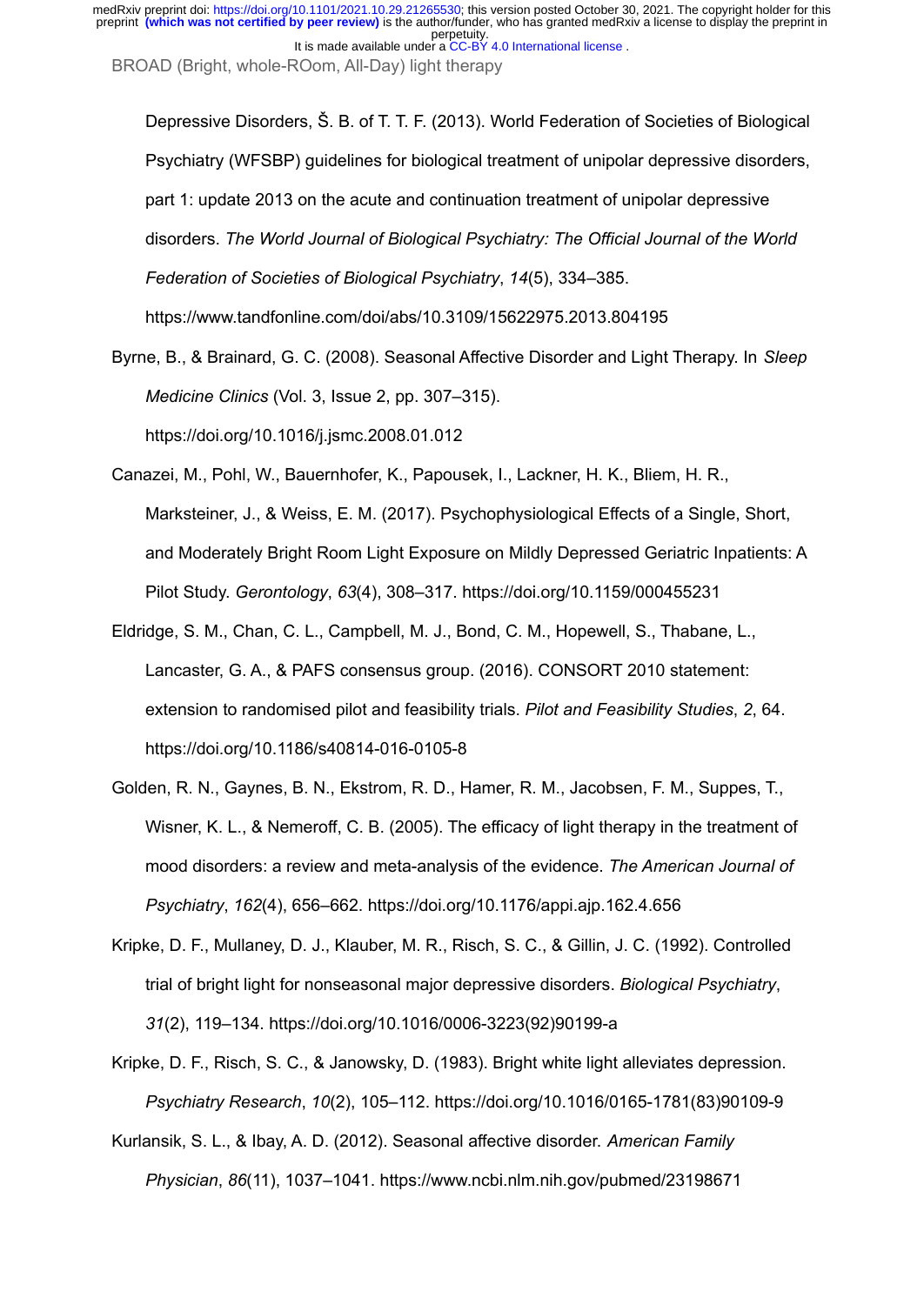[Li, D. H. W., Cheung, G. H. W., Cheung, K. L., & Lam, T. N. T. \(2010\). Determination of](http://paperpile.com/b/IkezdF/e3ZmM) [vertical daylight illuminance under non-overcast sky conditions.](http://paperpile.com/b/IkezdF/e3ZmM) *Building and Environment*, *45*[\(2\), 498–508. https://doi.org/](http://paperpile.com/b/IkezdF/e3ZmM)[10.1016/j.buildenv.2009.07.008](http://dx.doi.org/10.1016/j.buildenv.2009.07.008)

[Mårtensson, B., Pettersson, A., Berglund, L., & Ekselius, L. \(2015\). Bright white light therapy](http://paperpile.com/b/IkezdF/mw86A) [in depression: A critical review of the evidence.](http://paperpile.com/b/IkezdF/mw86A) *Journal of Affective Disorders*, *182*, 1–7. [https://doi.org/](http://paperpile.com/b/IkezdF/mw86A)[10.1016/j.jad.2015.04.013](http://dx.doi.org/10.1016/j.jad.2015.04.013)

[Matour, S., Mahdavinejad, M., & Fayaz, R. \(2017\). Horizontal and Vertical Illuminance](http://paperpile.com/b/IkezdF/sLa4D) [Correlations in a Case Study for Shaded South Facing Surfaces.](http://paperpile.com/b/IkezdF/sLa4D) *International Journal of [Energy and Environmental Engineering](http://paperpile.com/b/IkezdF/sLa4D)*, *11*(12), 1046–1051. [https://waset.org/Publications/horizontal-and-vertical-illuminance-correlations-in-a-case](https://waset.org/Publications/horizontal-and-vertical-illuminance-correlations-in-a-case-study-for-shaded-south-facing-surfaces/10008302)[study-for-shaded-south-facing-surfaces/10008302](https://waset.org/Publications/horizontal-and-vertical-illuminance-correlations-in-a-case-study-for-shaded-south-facing-surfaces/10008302)

[MayoClinic. \(2017, February 8\).](http://paperpile.com/b/IkezdF/W2IED) *Light therapy*. Mayo Clinic.

<https://www.mayoclinic.org/tests-procedures/light-therapy/about/pac-20384604>

National Health Service. (2018, July 30). *[Seasonal affective disorder \(SAD\) - Treatment](http://paperpile.com/b/IkezdF/v8Uw5)*. [Nhs.uk.](http://paperpile.com/b/IkezdF/v8Uw5)<https://www.nhs.uk/conditions/seasonal-affective-disorder-sad/treatment/>

[National Institute of Mental Health. \(20-MH-8138\).](http://paperpile.com/b/IkezdF/MXZDb) *Seasonal Affective Disorder*. U.S.

[Department of Health and Human Services, National Institutes of Health, National](http://paperpile.com/b/IkezdF/MXZDb) [Institute of Mental Health.](http://paperpile.com/b/IkezdF/MXZDb)

<https://www.nimh.nih.gov/health/topics/seasonal-affective-disorder/index.shtml>

[Philips. \(2018, June 30\).](http://paperpile.com/b/IkezdF/6hMfB) *Philips EnergyUp*. Philips.

[https://www.philips.de/c-p/HF3419\\_02/energyup-energylight](https://www.philips.de/c-p/HF3419_02/energyup-energylight)

[Pjrek, E., Friedrich, M.-E., Cambioli, L., Dold, M., Jäger, F., Komorowski, A., Lanzenberger,](http://paperpile.com/b/IkezdF/XKs9a) [R., Kasper, S., & Winkler, D. \(2020\). The Efficacy of Light Therapy in the Treatment of](http://paperpile.com/b/IkezdF/XKs9a) [Seasonal Affective Disorder: A Meta-Analysis of Randomized Controlled Trials.](http://paperpile.com/b/IkezdF/XKs9a) *[Psychotherapy and Psychosomatics](http://paperpile.com/b/IkezdF/XKs9a)*, *89*(1), 17–24. https://doi.org/[10.1159/000502891](http://dx.doi.org/10.1159/000502891)

[Praschak-Rieder, N., & Willeit, M. \(2003\). Treatment of seasonal affective disorders.](http://paperpile.com/b/IkezdF/2Ii8U)

*[Dialogues in Clinical Neuroscience](http://paperpile.com/b/IkezdF/2Ii8U)*, *5*(4), 389–398.

<https://www.ncbi.nlm.nih.gov/pubmed/22033639>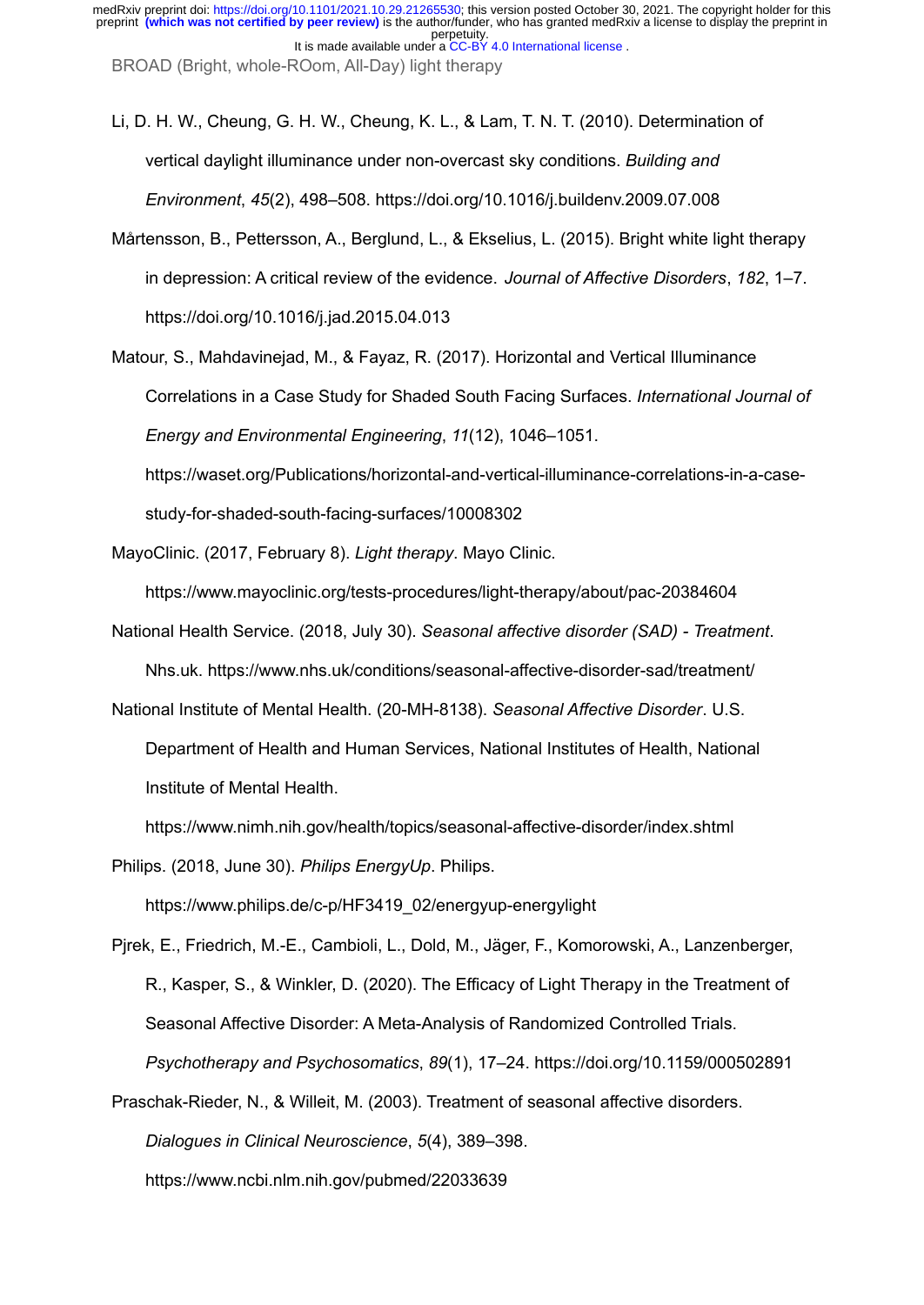BROAD (Bright, whole-ROom, All-Day) light therapy

- [Rastad, C., Ulfberg, J., & Lindberg, P. \(2008\). Light room therapy effective in mild forms of](http://paperpile.com/b/IkezdF/FnUK) [seasonal affective disorder—A randomised controlled study.](http://paperpile.com/b/IkezdF/FnUK) *Journal of Affective Disorders*, *108*[\(3\), 291–296. https://doi.org/](http://paperpile.com/b/IkezdF/FnUK)[10.1016/j.jad.2007.10.009](http://dx.doi.org/10.1016/j.jad.2007.10.009)
- [Rastad, C., Ulfberg, J., & Lindberg, P. \(2011\). Improvement in Fatigue, Sleepiness, and](http://paperpile.com/b/IkezdF/Nri6) [Health-Related Quality of Life with Bright Light Treatment in Persons with Seasonal](http://paperpile.com/b/IkezdF/Nri6) Affective Disorder and Subsyndromal SAD. *[Depression Research and Treatment](http://paperpile.com/b/IkezdF/Nri6)*, *2011*, [543906. https://doi.org/](http://paperpile.com/b/IkezdF/Nri6)[10.1155/2011/543906](http://dx.doi.org/10.1155/2011/543906)
- [Rastad, C., Wetterberg, L., & Martin, C. \(2017\). Patients' Experience of Winter Depression](http://paperpile.com/b/IkezdF/XTjY) [and Light Room Treatment.](http://paperpile.com/b/IkezdF/XTjY) *Psychiatry Journal*, *2017*, 6867957. [https://doi.org/](http://paperpile.com/b/IkezdF/XTjY)[10.1155/2017/6867957](http://dx.doi.org/10.1155/2017/6867957)
- [Ravindran, A. V., Lam, R. W., Filteau, M. J., Lespérance, F., Kennedy, S. H., Parikh, S. V., &](http://paperpile.com/b/IkezdF/ie7ne) [Patten, S. B. \(2009\). Canadian Network for Mood and Anxiety Treatments \(CANMAT\)](http://paperpile.com/b/IkezdF/ie7ne) [Clinical guidelines for the management of major depressive disorder in adults.: V.](http://paperpile.com/b/IkezdF/ie7ne) [Complementary and alternative medicine treatments.](http://paperpile.com/b/IkezdF/ie7ne) *Journal of Affective Disorders*, *117*[, S54–S64. https://doi.org/](http://paperpile.com/b/IkezdF/ie7ne)[10.1016/j.jad.2009.06.040](http://dx.doi.org/10.1016/j.jad.2009.06.040)
- [Stain-Malmgren, R., Kjellman, B. F., & Aberg-Wistedt, A. \(1998\). Platelet serotonergic](http://paperpile.com/b/IkezdF/oFHf) [functions and light therapy in seasonal affective disorder.](http://paperpile.com/b/IkezdF/oFHf) *Psychiatry Research*, *78*(3), [163–172. https://doi.org/](http://paperpile.com/b/IkezdF/oFHf)[10.1016/s0165-1781\(98\)00017-1](http://dx.doi.org/10.1016/s0165-1781(98)00017-1)
- [Strong, R. E., Marchant, B. K., Reimherr, F. W., Williams, E., Soni, P., & Mestas, R. \(2009\).](http://paperpile.com/b/IkezdF/8Rva) [Narrow-band blue-light treatment of seasonal affective disorder in adults and the](http://paperpile.com/b/IkezdF/8Rva) [influence of additional nonseasonal symptoms. In](http://paperpile.com/b/IkezdF/8Rva) *Depression and Anxiety* (Vol. 26, [Issue 3, pp. 273–278\). https://doi.org/](http://paperpile.com/b/IkezdF/8Rva)[10.1002/da.20538](http://dx.doi.org/10.1002/da.20538)
- Terman, Williams, White, Gould. (2008). *[Selbstbewertungs-Fragebogen \(SIGH-SAD-SA](http://paperpile.com/b/IkezdF/iCjr) 2008)* [\(A. B. A. V. Wirz, Trans.\). Center for Environmental Therapeutics.](http://paperpile.com/b/IkezdF/iCjr) <https://cet.org/wp-content/uploads/2018/01/SIGH-SAD-SA-DE.pdf>
- [Thalén, B. E., Kjellman, B. F., Mørkrid, L., & Wetterberg, L. \(1995\). Melatonin in light](http://paperpile.com/b/IkezdF/P2hw) [treatment of patients with seasonal and nonseasonal depression.](http://paperpile.com/b/IkezdF/P2hw) *Acta Psychiatrica Scandinavica*, *92*[\(4\), 274–284. https://doi.org/](http://paperpile.com/b/IkezdF/P2hw)[10.1111/j.1600-0447.1995.tb09583.x](http://dx.doi.org/10.1111/j.1600-0447.1995.tb09583.x)